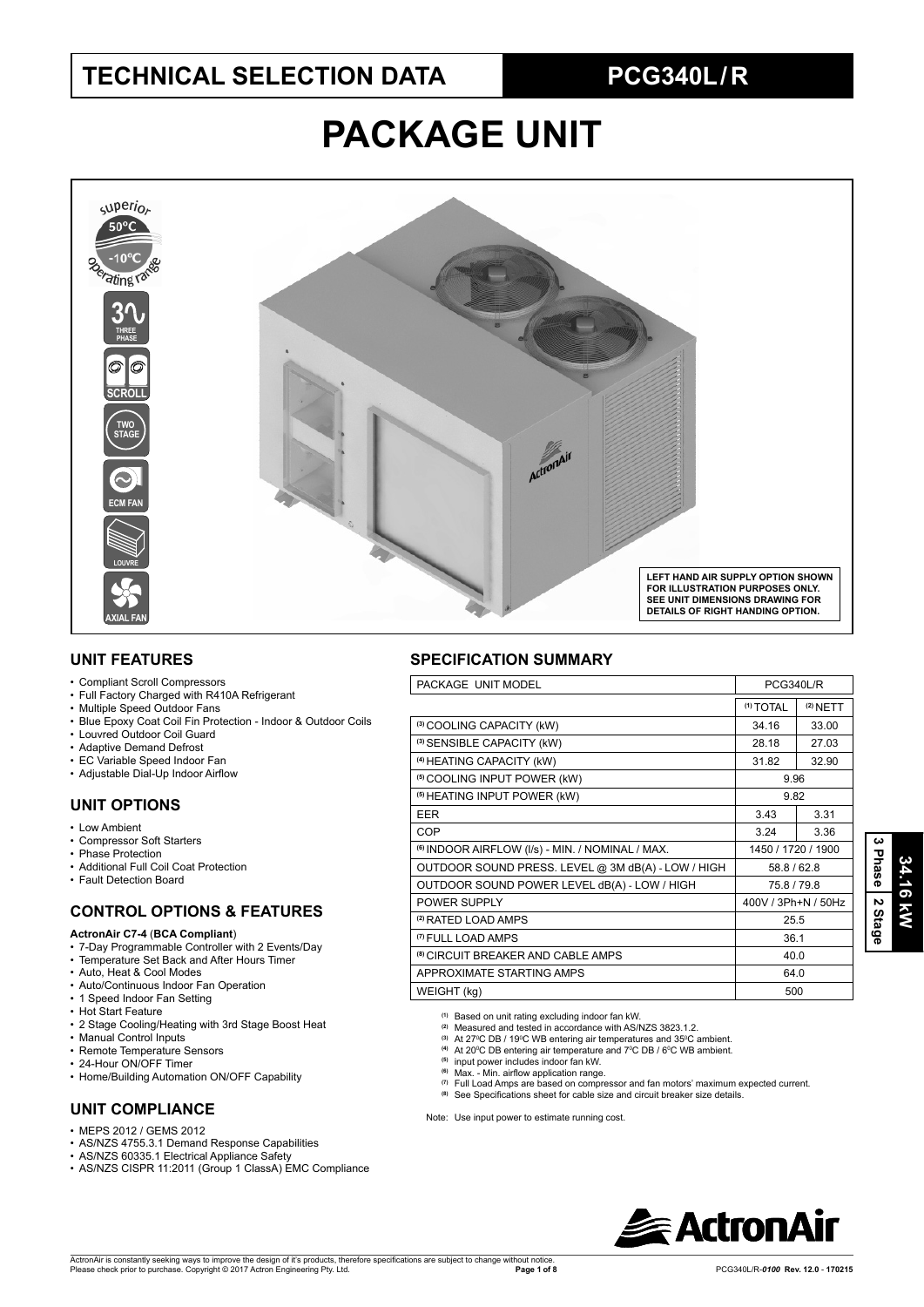## **CAPACITY SELECTION DATA PCG340L / R**

**COOLING PERFORMANCE**

|                     | <u>UUULING PERFURMANUE</u> |                 |       |       |       |       |       |                                         |       |       |       |       |       |
|---------------------|----------------------------|-----------------|-------|-------|-------|-------|-------|-----------------------------------------|-------|-------|-------|-------|-------|
| <b>AIR ENTERING</b> |                            | <b>TOTAL</b>    |       |       |       |       |       | <b>TOTAL SENSIBLE CAPACITY - KW</b>     |       |       |       |       |       |
| <b>OUTDOOR</b>      | <b>INDOOR</b>              | <b>CAPACITY</b> |       |       |       |       |       | AT DB TEMPERATURE ONTO INDOOR COIL - °C |       |       |       |       |       |
| DB-°C               | $WB - C$                   | kW              | 20    | 21    | 22    | 23    | 24    | 25                                      | 26    | 27    | 28    | 29    | 30    |
|                     | 16                         | 34.60           | 22.46 | 24.39 | 26.02 | 27.87 | 29.62 | 31.36                                   | 32.85 |       |       |       |       |
|                     | 17                         | 35.38           | 20.47 | 22.42 | 24.37 | 25.98 | 27.85 | 29.67                                   | 31.38 | 33.00 | 34.38 |       |       |
| 25                  | 18                         | 36.36           | 18.47 | 20.41 | 22.35 | 24.29 | 26.24 | 27.81                                   | 29.61 | 31.37 | 33.02 | 34.61 |       |
|                     | 19                         | 37.39           | 16.40 | 18.40 | 20.37 | 22.30 | 24.21 | 26.12                                   | 27.70 | 29.55 | 31.34 | 33.06 | 34.66 |
|                     | $\overline{20}$            | 38.39           | 14.35 | 16.35 | 18.30 | 20.29 | 22.20 | 24.14                                   | 26.03 | 27.63 | 29.49 | 31.28 | 33.05 |
|                     | $\overline{21}$            | 39.45           |       | 14.25 | 16.24 | 18.25 | 20.19 | 22.13                                   | 24.05 | 25.98 | 27.53 | 29.44 | 31.25 |
|                     | $\overline{22}$            | 40.64           |       |       | 14.18 | 16.14 | 18.14 | 20.09                                   | 22.05 | 23.96 | 25.87 | 27.81 | 29.31 |
|                     | 16                         | 33.42           | 21.82 | 23.74 | 25.36 | 27.19 | 28.98 | 30.63                                   | 31.97 |       |       |       |       |
|                     | 17                         | 34.04           | 19.85 | 21.76 | 23.70 | 25.34 | 27.19 | 28.99                                   | 30.70 | 32.27 |       |       |       |
|                     | $\overline{18}$            | 34.89           | 17.82 | 19.77 | 21.71 | 23.63 | 25.25 | 27.12                                   | 28.95 | 30.70 | 32.32 | 33.77 |       |
| 30                  | 19                         | 35.86           | 15.79 | 17.77 | 19.72 | 21.67 | 23.58 | 25.49                                   | 27.05 | 28.90 | 30.69 | 32.39 | 33.93 |
|                     | $\overline{20}$            | 36.85           | 13.73 | 15.71 | 17.69 | 19.67 | 21.60 | 23.53                                   | 25.40 | 27.03 | 28.85 | 30.65 | 32.38 |
|                     | 21                         | 37.85           |       | 13.64 | 15.64 | 17.61 | 19.57 | 21.50                                   | 23.45 | 25.34 | 26.94 | 28.79 | 30.57 |
|                     | $\overline{22}$            | 38.98           |       |       | 13.56 | 15.56 | 17.54 | 19.49                                   | 21.45 | 23.34 | 25.25 | 26.84 | 28.69 |
|                     | 16                         | 32.11           | 21.09 | 23.02 | 24.63 | 26.47 | 28.17 | 29.82                                   |       |       |       |       |       |
|                     | 17                         | 32.36           | 19.13 | 21.05 | 22.97 | 24.61 | 26.43 | 28.23                                   | 29.90 | 31.24 |       |       |       |
|                     | $\overline{18}$            | 33.24           | 17.11 | 19.06 | 21.00 | 22.93 | 24.55 | 26.39                                   | 28.20 | 29.92 | 31.50 |       |       |
| 35                  | 19                         | 34.16           | 15.10 | 17.05 | 19.03 | 20.95 | 22.89 | 24.48                                   | 26.36 | 28.18 | 29.93 | 31.59 | 32.99 |
|                     | 20                         | 35.07           | 13.04 | 15.02 | 17.00 | 18.95 | 20.89 | 22.81                                   | 24.72 | 26.30 | 28.10 | 29.89 | 31.60 |
|                     | 21                         | 36.02           |       | 12.95 | 14.95 | 16.93 | 18.87 | 20.80                                   | 22.72 | 24.66 | 26.20 | 28.07 | 29.84 |
|                     | $\overline{22}$            | 37.08           |       |       | 12.88 | 14.88 | 16.83 | 18.79                                   | 20.72 | 22.66 | 24.56 | 26.15 | 27.97 |
|                     | 16                         | 30.64           | 20.31 | 21.96 | 23.81 | 25.63 | 27.30 | 28.72                                   |       |       |       |       |       |
|                     | 17                         | 30.65           | 18.34 | 20.26 | 22.17 | 23.78 | 25.60 | 27.36                                   | 28.97 |       |       |       |       |
|                     | 18                         | 31.42           | 16.35 | 18.28 | 20.24 | 22.16 | 23.73 | 25.58                                   | 27.37 | 29.05 | 30.48 |       |       |
| 40                  | 19                         | 32.24           | 14.30 | 16.27 | 18.23 | 20.16 | 22.08 | 23.70                                   | 25.53 | 27.35 | 29.08 | 30.64 |       |
|                     | 20                         | 33.04           | 12.25 | 14.23 | 16.23 | 18.16 | 20.11 | 22.02                                   | 23.65 | 25.49 | 27.28 | 29.06 | 30.73 |
|                     | 21                         | 33.98           |       | 12.20 | 14.18 | 16.13 | 18.09 | 20.04                                   | 21.94 | 23.86 | 25.43 | 27.24 | 29.01 |
|                     | $\overline{22}$            | 34.99           |       |       | 12.09 | 14.10 | 16.09 | 18.03                                   | 19.97 | 21.87 | 23.78 | 25.37 | 27.18 |
|                     | 16                         | 28.98           | 19.45 | 21.12 | 22.92 | 24.73 | 26.30 |                                         |       |       |       |       |       |
|                     | $\overline{17}$            | 28.99           | 17.50 | 19.42 | 21.09 | 22.89 | 24.71 | 26.37                                   |       |       |       |       |       |
|                     | 18                         | 29.40           | 15.50 | 17.47 | 19.38 | 21.05 | 22.87 | 24.70                                   | 26.45 | 28.00 |       |       |       |
| 45                  | 19                         | 30.20           | 13.50 | 15.47 | 17.41 | 19.34 | 21.24 | 22.86                                   | 24.68 | 26.45 | 28.08 |       |       |
|                     | 20                         | 30.93           | 11.46 | 13.42 | 15.41 | 17.35 | 19.28 | 21.19                                   | 22.82 | 24.61 | 26.41 | 28.14 | 29.66 |
|                     | $\overline{21}$            | 31.86           |       | 11.38 | 13.37 | 15.34 | 17.30 | 19.21                                   | 21.15 | 22.76 | 24.58 | 26.36 | 28.15 |
|                     | $\overline{22}$            | 32.76           |       |       | 11.31 | 13.33 | 15.26 | 17.23                                   | 19.17 | 21.07 | 22.70 | 24.54 | 26.34 |
|                     | 16                         | 27.18           | 18.52 | 20.18 | 21.97 | 23.71 | 25.12 |                                         |       |       |       |       |       |
|                     | $\overline{17}$            | 27.20           | 16.60 | 18.51 | 20.17 | 21.96 | 23.72 | 25.27                                   |       |       |       |       |       |
| 50                  | 18                         | 27.22           | 14.62 | 16.55 | 18.47 | 20.13 | 21.93 | 23.72                                   | 25.39 | 26.82 |       |       |       |
|                     | 19                         | 27.99           | 12.62 | 14.56 | 16.51 | 18.44 | 20.10 | 21.93                                   | 23.72 | 25.45 | 26.92 |       |       |
|                     | 20                         | 28.61           | 10.58 | 12.57 | 14.52 | 16.47 | 18.38 | 20.28                                   | 21.88 | 23.67 | 25.43 | 27.05 |       |
|                     | $\overline{21}$            | 29.45           |       | 10.54 | 12.50 | 14.46 | 16.40 | 18.33                                   | 20.22 | 21.84 | 23.64 | 25.41 | 27.12 |
|                     | $\overline{22}$            | 30.27           |       |       | 10.47 | 12.42 | 14.39 | 16.35                                   | 18.27 | 20.16 | 21.81 | 23.59 | 25.38 |

## **HEATING PERFORMANCE**

| <b>WB TEMP</b><br>ON OD | <b>HEATING CAPACITY - kW</b><br>AT DB ENTERING INDOOR - °C |       |       |       |       |       |       |       |       |       |  |  |  |
|-------------------------|------------------------------------------------------------|-------|-------|-------|-------|-------|-------|-------|-------|-------|--|--|--|
| <b>COIL- ºC</b>         |                                                            | 16    |       | 18    |       | 20    |       | 22    | 24    |       |  |  |  |
|                         | ΤН                                                         | ıн    | ΤН    | ıн    | ΤН    | IΗ    | ΤН    | IΗ    | ΤН    | ıн    |  |  |  |
| $-10$                   | 20.63                                                      | 19.81 | 20.47 | 19.65 | 20.29 | 19.47 | 20.12 | 19.32 | 19.95 | 19.15 |  |  |  |
| -8                      | 21.93                                                      | 20.84 | 21.74 | 20.65 | 21.55 | 20.47 | 21.35 | 20.28 | 21.17 | 20.11 |  |  |  |
| -6                      | 23.25                                                      | 21.85 | 23.05 | 21.67 | 22.85 | 21.47 | 22.63 | 21.27 | 22.43 | 21.08 |  |  |  |
| $-4$                    | 24.65                                                      | 22.68 | 24.44 | 22.49 | 24.22 | 22.28 | 23.99 | 22.07 | 23.75 | 21.85 |  |  |  |
| $-2$                    | 26.09                                                      | 23.22 | 25.87 | 23.02 | 25.62 | 22.80 | 25.37 | 22.58 | 25.13 | 22.36 |  |  |  |
| $\Omega$                | 27.67                                                      | 24.35 | 27.41 | 24.12 | 27.16 | 23.90 | 26.89 | 23.66 | 26.61 | 23.42 |  |  |  |
| $\overline{2}$          | 29.14                                                      | 26.52 | 28.88 | 26.28 | 28.59 | 26.02 | 28.30 | 25.76 | 28.01 | 25.49 |  |  |  |
| 4                       | 30.73                                                      | 30.73 | 30.43 | 30.43 | 30.14 | 30.14 | 29.82 | 29.82 | 29.50 | 29.50 |  |  |  |
| 6                       | 32.38                                                      | 32.38 | 32.05 | 32.05 | 31.82 | 31.82 | 31.49 | 31.49 | 31.14 | 31.14 |  |  |  |
| 8                       | 34.23                                                      | 34.23 | 33.89 | 33.89 | 33.55 | 33.55 | 33.19 | 33.19 | 32.81 | 32.81 |  |  |  |
| 10                      | 36.08                                                      | 36.08 | 35.73 | 35.73 | 35.34 | 35.34 | 34.95 | 34.95 | 34.54 | 34.54 |  |  |  |
| 12                      | 38.02                                                      | 38.02 | 37.62 | 37.62 | 37.21 | 37.21 | 36.78 | 36.78 | 36.34 | 36.34 |  |  |  |
| 14                      | 40.03                                                      | 40.03 | 39.60 | 39.60 | 39.15 | 39.15 | 38.68 | 38.68 | 38.21 | 38.21 |  |  |  |
| 16                      | 42.11                                                      | 42.11 | 41.63 | 41.63 | 41.14 | 41.14 | 40.64 | 40.64 | 40.13 | 40.13 |  |  |  |
| 18                      | 44.26                                                      | 44.26 | 43.74 | 43.74 | 43.21 | 43.21 | 42.67 | 42.67 | 42.13 | 42.13 |  |  |  |

**TH -** Total Heating Capacity (kW).

 **IH -** Integrated Heating Capacity (kW) Includes defrost losses.

| <b>AIRFLOW CORRECTION MULTIPLIER</b> |        |        |       |                |       |        |
|--------------------------------------|--------|--------|-------|----------------|-------|--------|
| % VARIATION                          | $-15%$ | $-10%$ | $-5%$ | <b>NOMINAL</b> | $+5%$ | $+10%$ |
| INDOOR AIRFLOW (I/s)                 | 1462   | 1548   | 1634  | 1720           | 1806  | 1892   |
| TOTAL COOLING                        | 0.972  | 0.982  | 0.991 | 1.00           | 1.008 | 1.014  |
| SENSIBLE COOLING                     | 0.919  | 0.947  | 0.973 | 1.00           | 1.027 | 1.053  |

### **NOTES:**

1. No allowance has been made for the effect of indoor fan motor.<br>2. Selection tables are based on nominal airflows.

HEATING FACTOR 0.991 0.994 0.997 **1.00** 1.002 1.004

Correction factors must be applied for selection away from these conditions.

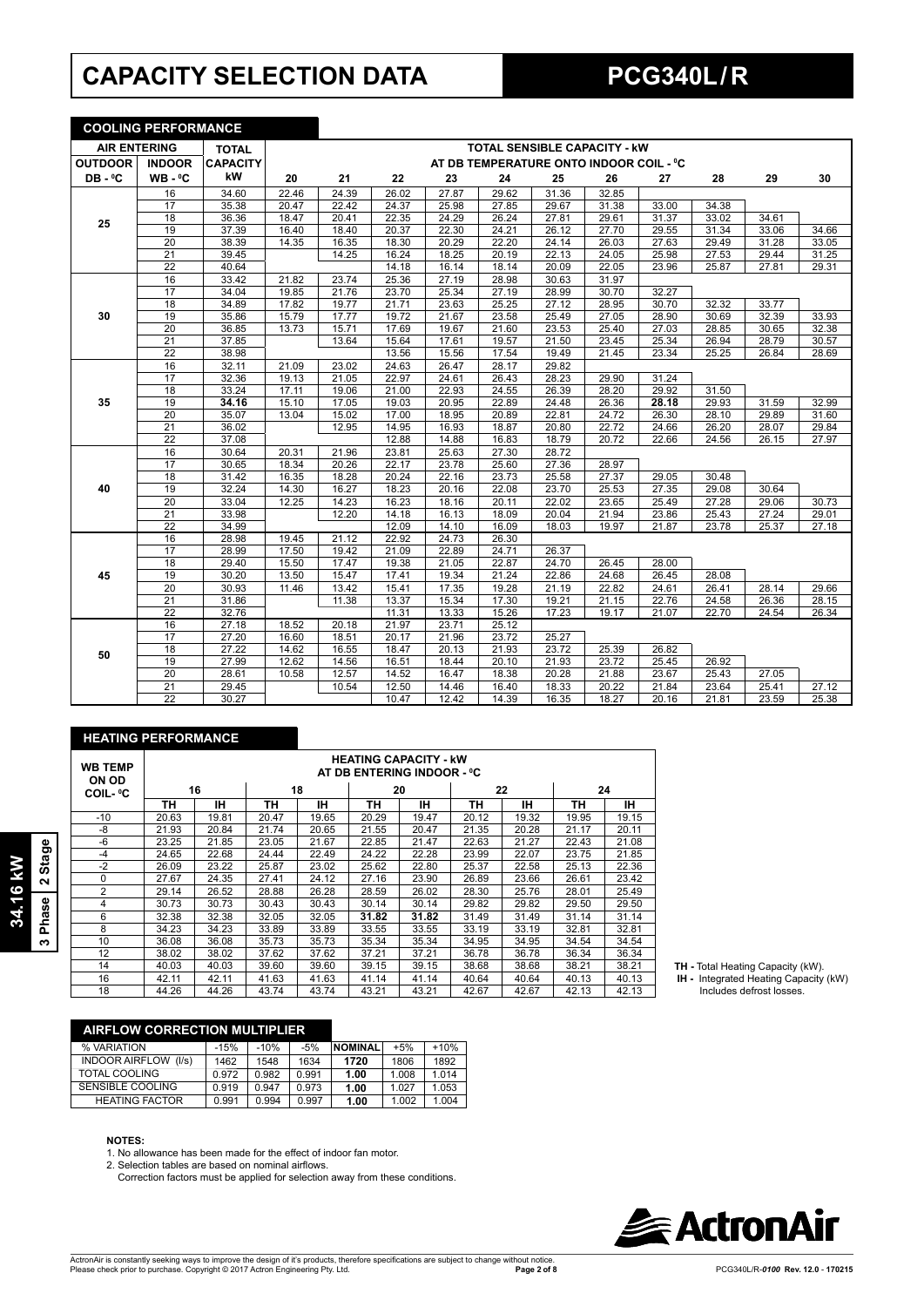## **INDOOR FAN DATA / FAN CURVE PCG340L / R**

|       |                      | <b>EXTERNAL STATIC PRESSURE (Pa)</b> |       |      |       |      |       |      |       |      |                                |      |  |  |
|-------|----------------------|--------------------------------------|-------|------|-------|------|-------|------|-------|------|--------------------------------|------|--|--|
|       | 50<br><b>AIRFLOW</b> |                                      | 100   |      |       | 150  |       | 200  |       | 250  |                                | 300  |  |  |
| (I/s) | % PWM                | W                                    | % PWM | W    | % PWM | W    | % PWM | w    | % PWM | W    | % PWM                          | w    |  |  |
| 1450  | 50                   | 550                                  | 54    | 692  | 58    | 837  | 62    | 978  | 67    | 1144 | 75                             | 1328 |  |  |
| 1500  | 53                   | 599                                  | 57    | 754  | 61    | 887  | 65    | 1044 | 70    | 1196 | 78                             | 1380 |  |  |
| 1550  | 55                   | 660                                  | 59    | 793  | 64    | 948  | 68    | 1104 | 73    | 1262 | 80                             | 1431 |  |  |
| 1600  | 58                   | 715                                  | 62    | 855  | 67    | 1005 | 71    | 1168 | 75    | 1306 | 84                             | 1497 |  |  |
| 1650  | 61                   | 765                                  | 65    | 909  | 70    | 1065 | 74    | 1225 | 79    | 1389 | 90                             | 1570 |  |  |
| 1700  | 65                   | 824                                  | 68    | 976  | 73    | 1128 | 77    | 1290 | 82    | 1469 | 95                             | 1631 |  |  |
| 1720  | 66                   | 849                                  | 69    | 997  | 74    | 1151 | 79    | 1320 | 83    | 1486 | 97                             | 1677 |  |  |
| 1750  | 68                   | 892                                  | 72    | 1040 | 76    | 1190 | 81    | 1361 | 86    | 1542 | 99                             | 1712 |  |  |
| 1800  | 71                   | 950                                  | 74    | 1096 | 79    | 1261 | 84    | 1438 | 90    | 1619 |                                |      |  |  |
| 1850  | 74                   | 998                                  | 78    | 1154 | 82    | 1328 | 88    | 1516 | 94    | 1712 | MOTOR /<br><b>BLOWER LIMIT</b> |      |  |  |
| 1900  | 77                   | 1052                                 | 81    | 1236 | 86    | 1417 | 92    | 1608 | 99    | 1814 |                                |      |  |  |

PWM

NOTES:

### **NOTES:**

**W** = Indoor Fan Power, Watts

Factory PWM Setting = 69 % PWM for 100 Pa.

- Data in the box indicates Factory Default Setting.





• LED will show PWM without %. Example: 69% PWM = 69 in LED. • LED adjustments are in 1 digit increment.





**34.16 kW**

34.16 kW

**3 Phase**

 **2 Stage**

**PWM** = Pulse Width Modulation Setting, % PWM (Adjustable through CPI3-1 Board located in electrical panel).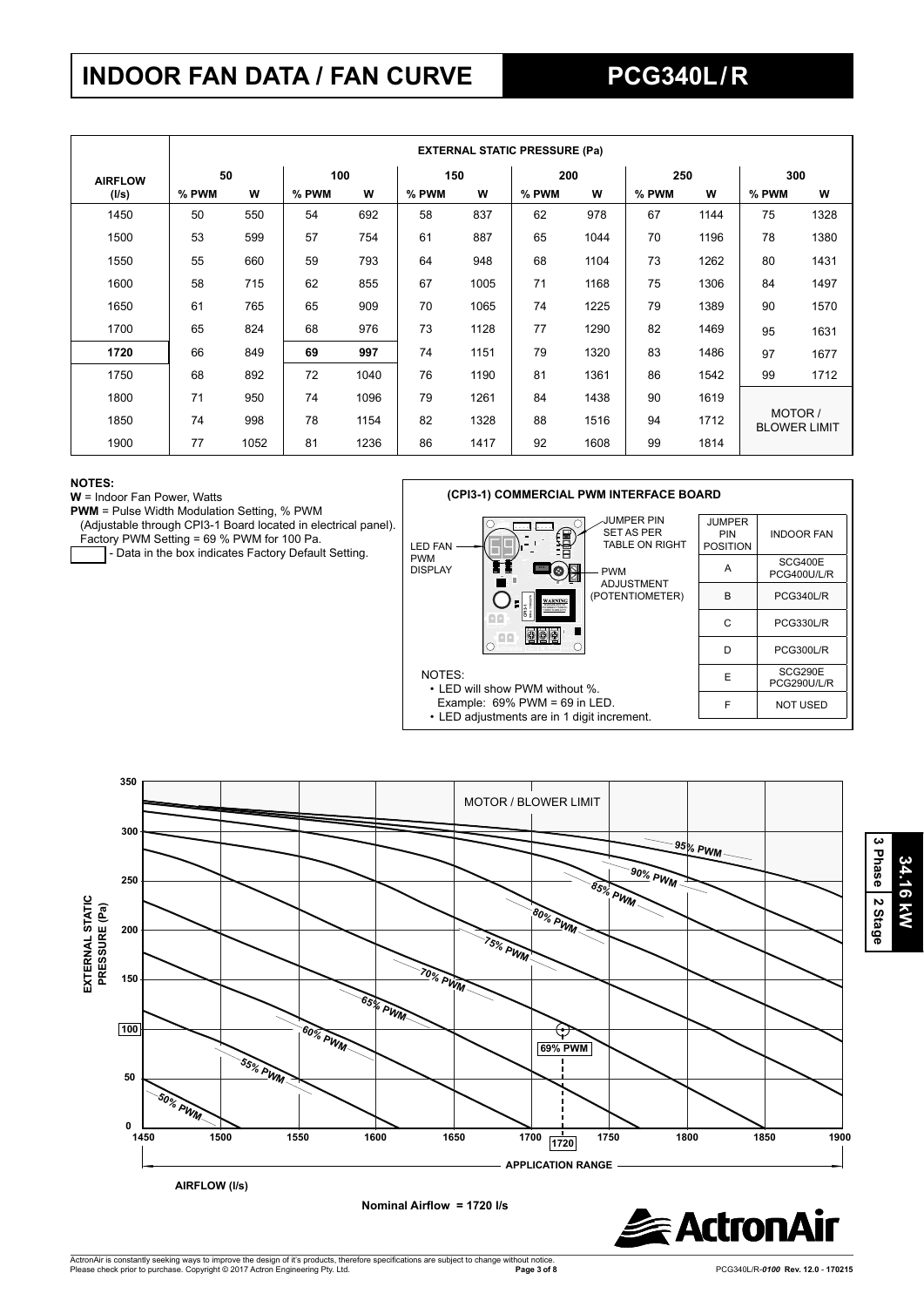## **UNIT DIMENSIONS PCG340L**

## **Report AT A PACKAGE UNIT - WITH LEFT HAND AIR SUPPLY OPTION**



### **FRONT VIEW**

| <b>UNIT MODEL NUMBER</b> | <b>UNIT</b><br><b>WEIGHT</b><br>(kg) |       | <b>CORNER WEIGHTS (kg)</b> |      |           |      |           |  |  |  |  |
|--------------------------|--------------------------------------|-------|----------------------------|------|-----------|------|-----------|--|--|--|--|
|                          |                                      | LF.   | RF                         | LR   | <b>RR</b> | LМ   | <b>RM</b> |  |  |  |  |
| <b>PCG340L</b>           | 500                                  | 149.5 | 129.3                      | 52.4 | 62.0      | 53.4 | 53.4      |  |  |  |  |

## **MINIMUM SERVICE ACCESS CLEARANCES & AIRFLOW SPACE ALLOWANCES**



**PLEASE NOTE THAT UNDER ALL CIRCUMSTANCES, CONDENSER AIR MUST NOT RECIRCULATE BACK ONTO CONDENSER COIL. KEEP ALL CLEARANCES FREE OF ANY OBSTRUCTIONS**

| <b>STACKING OF UNITS</b>                             |                                         |  |  |  |  |  |  |
|------------------------------------------------------|-----------------------------------------|--|--|--|--|--|--|
| ONE IN FRONT OF THE OTHER<br>(DISTANCE BET. LF & RF) | SIDE BY SIDE<br>(DISTANCE BET. LF & LR) |  |  |  |  |  |  |
| 1000 mm                                              | 1000 mm                                 |  |  |  |  |  |  |

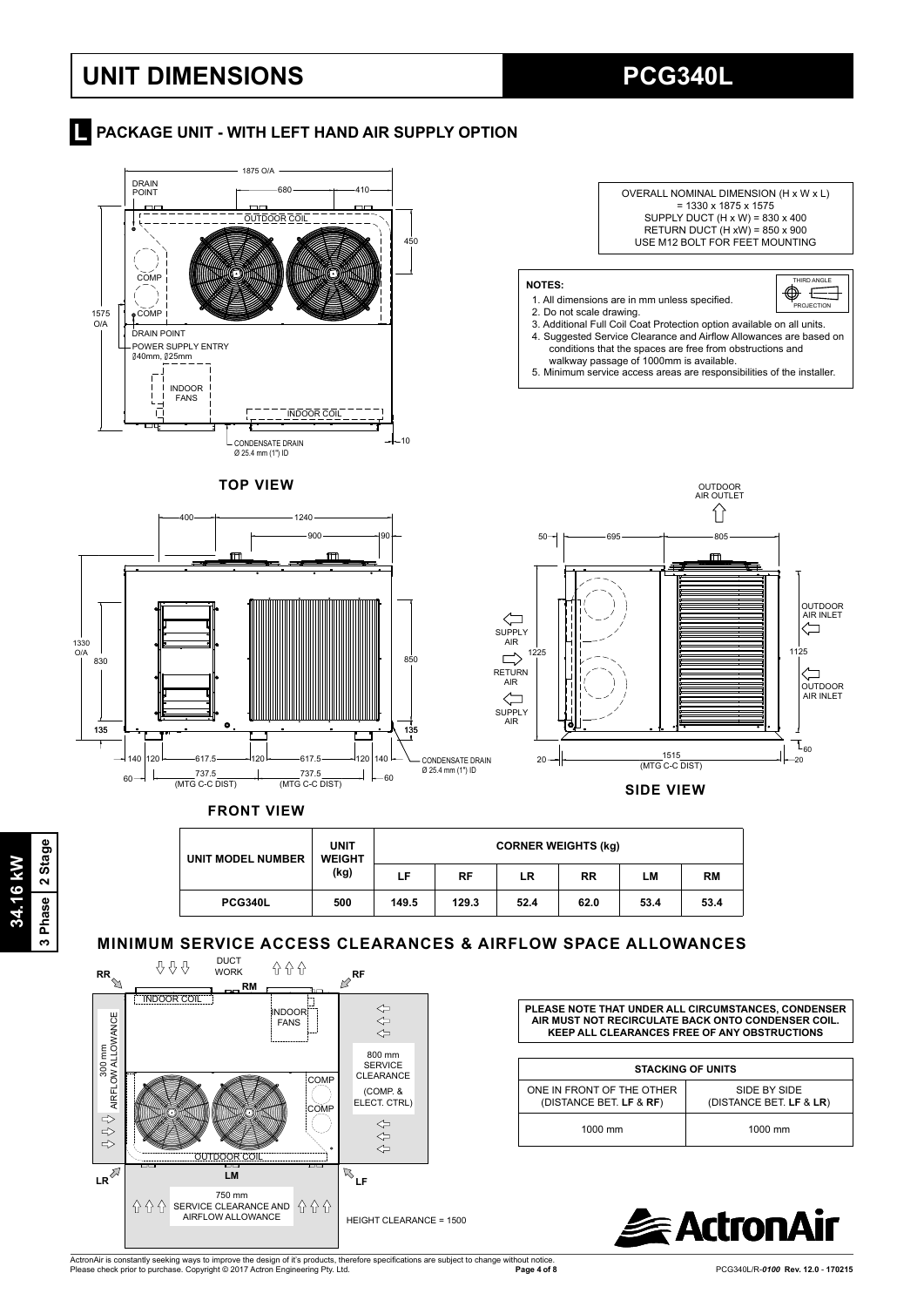## **UNIT DIMENSIONS PCG340R**

## **R** PACKAGE UNIT - WITH RIGHT HAND AIR SUPPLY OPTION







**SIDE VIEW**

### **UNIT MODEL NUMBER UNIT WEIGHT (kg) CORNER WEIGHTS (kg) LF RF LR RR LM RM PCG340R 500 149.5 62.0 52.4 129.3 53.4 53.4**

## **MINIMUM SERVICE ACCESS CLEARANCES & AIRFLOW SPACE ALLOWANCES**



**PLEASE NOTE THAT UNDER ALL CIRCUMSTANCES, CONDENSER AIR MUST NOT RECIRCULATE BACK ONTO CONDENSER COIL. KEEP ALL CLEARANCES FREE OF ANY OBSTRUCTIONS**

| <b>STACKING OF UNITS</b>                             |                                         |  |  |  |  |  |  |  |
|------------------------------------------------------|-----------------------------------------|--|--|--|--|--|--|--|
| ONE IN FRONT OF THE OTHER<br>(DISTANCE BET. LF & RF) | SIDE BY SIDE<br>(DISTANCE BET. LF & LR) |  |  |  |  |  |  |  |
| 1000 mm                                              | $1000$ mm                               |  |  |  |  |  |  |  |



ActronAir is constantly seeking ways to improve the design of it's products, therefore specifications are subject to change without notice.<br>Please check prior to purchase. Copyright © 2017 Actron Engineering Pty. Ltd. Please check prior to purchase. Copyright © 2017 Actron Engineering Pty. Ltd.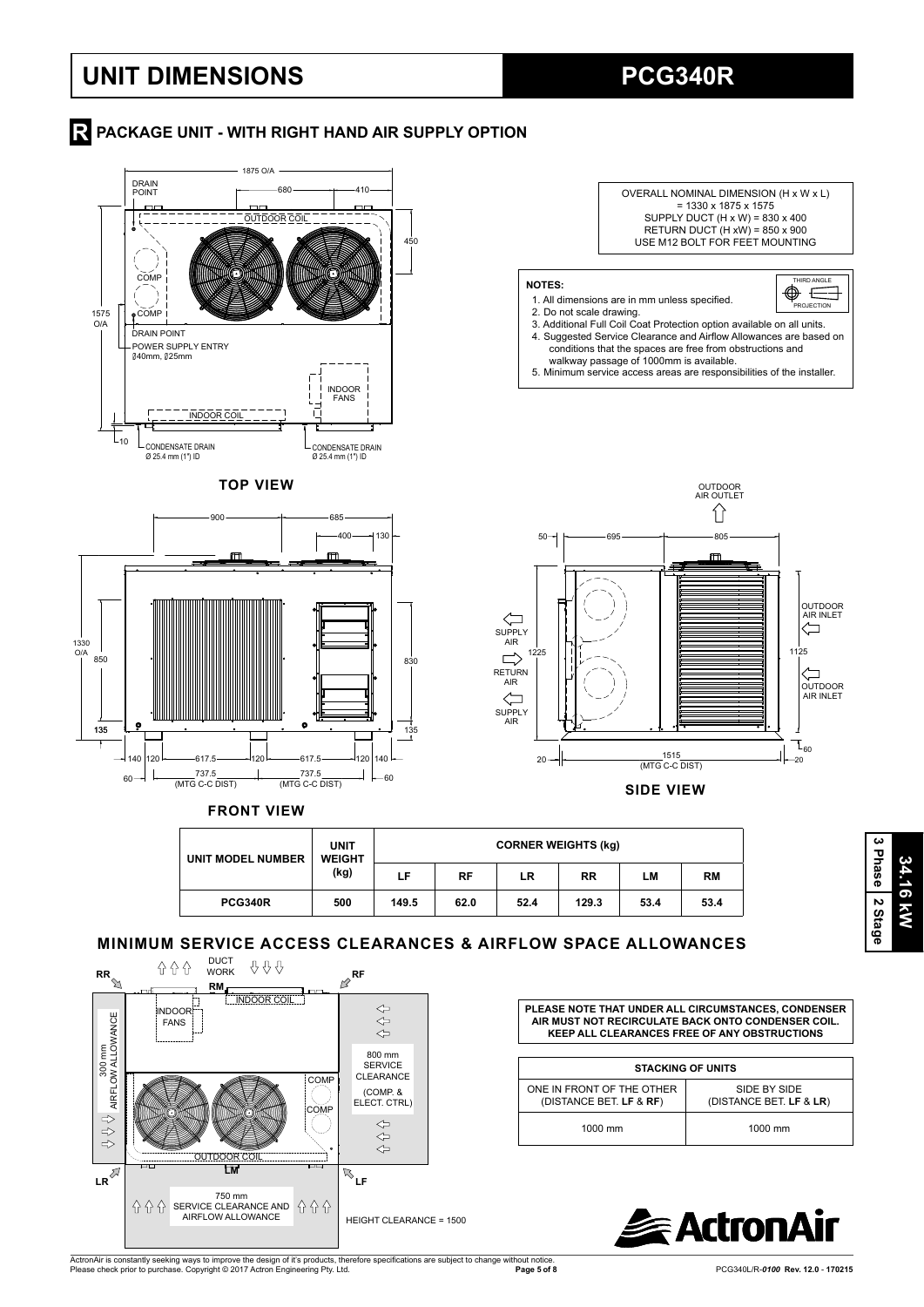## **Outdoor Radiated**

## **Sound Power**

| Level (SWL) |  |
|-------------|--|
|-------------|--|

| Fan Speed | Sound Power Level<br>dB(A) | Octave Band Centre Frequency (Hz), dB |      |      |      |      |      |      |  |  |
|-----------|----------------------------|---------------------------------------|------|------|------|------|------|------|--|--|
|           |                            | 125                                   | 250  | 500  | 1k   | 2k   | 4k   | 8k   |  |  |
| Low       | 75.8                       | 75.2                                  | 73.6 | 73.1 | 71.1 | 66.9 | 65.0 | 59.7 |  |  |
| High      | 79.8                       | 78.2                                  | 77.8 | 77.0 | 75.3 | 71.0 | 69.0 | 63.9 |  |  |

## **Indoor Outlet**

## **Sound Power**

**Level (SWL)**

| <b>Airflow Setting</b> | Airflow<br>∟i/s | Sound<br>Power Level<br>dB(A) |      | Octave Band Centre Frequency (Hz), dB |      |                |      |      |      |  |  |  |  |
|------------------------|-----------------|-------------------------------|------|---------------------------------------|------|----------------|------|------|------|--|--|--|--|
|                        |                 |                               | 125  | 250                                   | 500  | 1 <sub>k</sub> | 2k   | 4k   | 8k   |  |  |  |  |
| Nominal                | 1720            | 77.6                          | 74.2 | 72.1                                  | 73.3 | 72.8           | 70.7 | 68.4 | 62.7 |  |  |  |  |

## **OUTDOOR RADIATED INDOOR OUTLET**





## **NOTES:**

- 1. Radiated sound power levels are based on ISO 3743-2.
- 2. Outlet sound power levels are based on ISO 13347-2.



**34.16 kW 3 Phase 2 Stage**

3 Phase 2 Stage 34.16 kW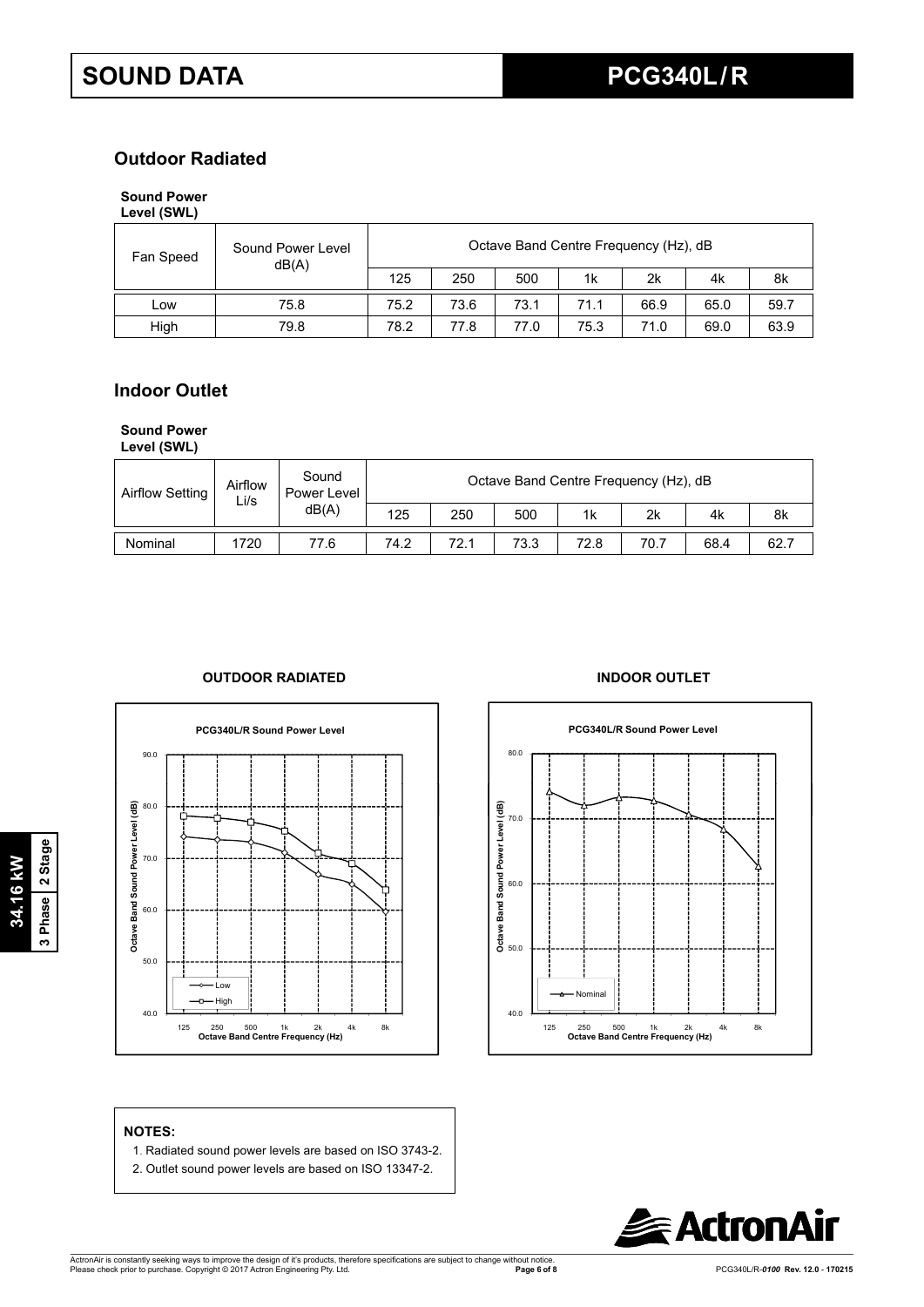## **SPECIFICATIONS PCG340L / R**

| <b>CONSTRUCTION</b>                                                                                                                                                                          |                                                                                    | <b>COMPRESSOR</b>                              |                                                                 |              |  |                                                                           |                                                                                                                                                                               |  |
|----------------------------------------------------------------------------------------------------------------------------------------------------------------------------------------------|------------------------------------------------------------------------------------|------------------------------------------------|-----------------------------------------------------------------|--------------|--|---------------------------------------------------------------------------|-------------------------------------------------------------------------------------------------------------------------------------------------------------------------------|--|
| <b>CABINET BASE</b>                                                                                                                                                                          | 1.9 mm Galvanised Steel                                                            |                                                | NUMBER PER UNIT x TYPE                                          |              |  | 2 x Scroll (Hermetic)                                                     |                                                                                                                                                                               |  |
| <b>CABINET TOP AND SIDES</b>                                                                                                                                                                 | 1.2 - 1.6 mm ZA & Galv. Steel                                                      |                                                | FULL LOAD AMPS                                                  |              |  | 21.8                                                                      |                                                                                                                                                                               |  |
| <b>SURFACE FINISH</b>                                                                                                                                                                        | 65 microns                                                                         |                                                | <b>LOCKED ROTOR AMPS</b>                                        |              |  | 64.0                                                                      |                                                                                                                                                                               |  |
|                                                                                                                                                                                              | <b>Baked Polyester Powder Coat</b>                                                 |                                                | STARTING METHOD                                                 |              |  |                                                                           | D.O.L. (optional soft starter)                                                                                                                                                |  |
| <b>INSULATION</b>                                                                                                                                                                            |                                                                                    |                                                | <b>REFRIGERATION SYSTEM</b>                                     |              |  |                                                                           |                                                                                                                                                                               |  |
| <b>TYPE</b>                                                                                                                                                                                  | 10 mm Foil Faced Polyethylene                                                      |                                                | REFRIGERANT TYPE                                                |              |  | <b>R-410A</b>                                                             |                                                                                                                                                                               |  |
|                                                                                                                                                                                              | 20 mm Expanded Polystyrene                                                         |                                                | <b>EXPANSION CONTROL</b>                                        |              |  | <b>Direct Expansion Orifice</b>                                           |                                                                                                                                                                               |  |
| <b>SOUND LEVEL * dB(A)</b>                                                                                                                                                                   |                                                                                    |                                                | FACTORY CHARGE (grams)                                          |              |  |                                                                           | 6,000 per stage (per compressor)                                                                                                                                              |  |
| SOUND PRESS. - Low / High                                                                                                                                                                    | 58.8 / 62.8 @ 3m Distance                                                          |                                                | <b>FILTER DRIER</b>                                             |              |  |                                                                           |                                                                                                                                                                               |  |
| SOUND POWER LEVEL - Low / High                                                                                                                                                               | 75.8 / 79.8                                                                        |                                                | CONNECTION SIZE & TYPE                                          |              |  |                                                                           | 15.9 mm (7/8") ODF Soldered Bi-Flow                                                                                                                                           |  |
| * Sound data are based on outdoor fan's manufacturer sound level data.                                                                                                                       |                                                                                    |                                                | FACTORY SUPPLIED / FITTED                                       |              |  | No                                                                        |                                                                                                                                                                               |  |
| <b>ELECTRICAL</b>                                                                                                                                                                            |                                                                                    |                                                |                                                                 |              |  | See Installation Section for complete Filter Drier specifications.        |                                                                                                                                                                               |  |
| POWER SUPPLY - 50 Hz                                                                                                                                                                         | 400 Volts x 3 Phase + Neutral                                                      |                                                |                                                                 |              |  |                                                                           |                                                                                                                                                                               |  |
| VOLTAGE RANGE (min - max)                                                                                                                                                                    | 380V - 440V                                                                        |                                                | <b>PROTECTION DEVICES</b><br><b>HIGH PRESSURE CUTOUT SWITCH</b> |              |  |                                                                           | Nonadjustable (Automatic Reset)                                                                                                                                               |  |
| FULL LOAD AMPS * - Phase 1                                                                                                                                                                   | 36.1                                                                               |                                                | LOW PRESSURE CUTOUT SWITCH                                      |              |  |                                                                           | Nonadjustable (Automatic Reset)                                                                                                                                               |  |
| FULL LOAD AMPS * - Phase 2 & 3                                                                                                                                                               | 21.3 & 22.4                                                                        |                                                | COMPRESSOR MOTOR TEMP.                                          |              |  | <b>Internal Thermal Cut-Out</b>                                           |                                                                                                                                                                               |  |
| RATED LOAD AMPS**                                                                                                                                                                            | 25.5                                                                               |                                                | INDOOR FAN OVERLOAD                                             |              |  | Internal Thermal Cut-Out                                                  |                                                                                                                                                                               |  |
| APPROX. STARTING AMPS                                                                                                                                                                        | 64.0                                                                               |                                                | OUTDOOR FAN OVERLOAD                                            |              |  | Internal Thermal Cut-Out                                                  |                                                                                                                                                                               |  |
| <b>IP RATING</b>                                                                                                                                                                             | IP44                                                                               |                                                | <b>SUMP HEATER WATTS</b>                                        |              |  |                                                                           | 2 x 30W during Comp. Off Cycle                                                                                                                                                |  |
| IMPORTANT - The local electricity authority may require limits on starting current and                                                                                                       |                                                                                    |                                                |                                                                 |              |  |                                                                           |                                                                                                                                                                               |  |
| voltage drop, please check prior to purchase.                                                                                                                                                | * Full Load Amps are based on compressor and fan motor's maximum expected current. |                                                | <b>ELECTRIC CONTROLS</b>                                        |              |  |                                                                           |                                                                                                                                                                               |  |
| ** Rated Load Amps are measured and tested in accordance with AS/NZS3823.1.2.                                                                                                                |                                                                                    | <b>DEFROST METHOD</b>                          |                                                                 |              |  | Reverse Cycle                                                             |                                                                                                                                                                               |  |
|                                                                                                                                                                                              |                                                                                    | <b>DEFROST TYPE</b><br>CONTROL CIRCUIT BREAKER |                                                                 |              |  | <b>Adaptive Demand Defrost</b>                                            |                                                                                                                                                                               |  |
| <b>CABLE SIZE &amp; CIRCUIT BREAKER SIZE</b><br>Suggested minimum cable size should be used as a guide only, refer to AS/NZS 3000<br>"Australian/New Zealand Wiring Rules" for more details. |                                                                                    |                                                | C7-4 FIELD CONTROL WIRING                                       |              |  | 16.0 Amps                                                                 | 2 Core 14 / 0.20 Screened Cable                                                                                                                                               |  |
| CABLE SIZE (MAIN LINE)                                                                                                                                                                       | 10.0mm <sup>2</sup> (SUGGESTED MINIMUM)                                            |                                                | <b>OPERATING RANGE</b>                                          |              |  |                                                                           |                                                                                                                                                                               |  |
| CIRCUIT BREAKER SIZE - AMPS                                                                                                                                                                  | 40.0                                                                               |                                                |                                                                 |              |  |                                                                           | It is essential that the unit is correctly sized for the application and operates within its                                                                                  |  |
| <b>OUTDOOR COIL</b>                                                                                                                                                                          |                                                                                    |                                                |                                                                 |              |  | recommended range of operating conditions as shown below.                 |                                                                                                                                                                               |  |
| <b>TUBE TYPE</b>                                                                                                                                                                             | Copper - Rifle Bore                                                                |                                                | <b>MODE</b>                                                     | <b>RANGE</b> |  | <b>INDOOR</b><br><b>AIR INTAKE</b>                                        | <b>OUTDOOR</b><br><b>AIR INTAKE</b>                                                                                                                                           |  |
| <b>FIN TYPE</b>                                                                                                                                                                              | Aluminium - Wave                                                                   |                                                |                                                                 |              |  | <b>TEMPERATURE</b>                                                        | <b>TEMPERATURE</b>                                                                                                                                                            |  |
| FACE AREA (m sqr)                                                                                                                                                                            | 2.50                                                                               | Cooling                                        |                                                                 | Max.         |  | 30°C DB / 22°C WB                                                         | 50°C DB                                                                                                                                                                       |  |
| FIN SPACING (per m)                                                                                                                                                                          | 472                                                                                |                                                |                                                                 | Min.         |  | 20°C DB / 16°C WB                                                         | 15°C DB                                                                                                                                                                       |  |
| <b>COIL COATING</b>                                                                                                                                                                          | Blue Epoxy Coat Coil Fin Protection                                                | Heating                                        |                                                                 | Max.         |  | 24°C DB                                                                   | 19.5°C DB / 18°C WB                                                                                                                                                           |  |
| <b>ROWS</b>                                                                                                                                                                                  | ---                                                                                |                                                |                                                                 | Min.         |  | $16^{\circ}$ CDB                                                          | $-10^{\circ}$ C WB                                                                                                                                                            |  |
| <b>OUTDOOR FAN</b>                                                                                                                                                                           |                                                                                    |                                                |                                                                 |              |  | IMPORTANT - For low ambient cooling use option S. Lower ambient available | on request. Contact your nearest ActronAir office for more details.                                                                                                           |  |
| NUMBER OF FANS x TYPE                                                                                                                                                                        | 2 x Axial                                                                          |                                                |                                                                 | Max.         |  | 29°C DB / 19°C WB                                                         | 50°C DB                                                                                                                                                                       |  |
| NUMBER OF BLADES PER FAN                                                                                                                                                                     | $\overline{4}$                                                                     | Low                                            | Option S                                                        | Min.         |  | 20°C DB / 15°C WB                                                         | 5°C DB                                                                                                                                                                        |  |
| DIAMETER (mm)                                                                                                                                                                                | 560                                                                                | Ambient<br>Cooling                             | On                                                              | Max.         |  | 29°C DB / 19°C WB                                                         | 50°C DB                                                                                                                                                                       |  |
| <b>OUTPUT KW</b>                                                                                                                                                                             | 0.37                                                                               |                                                | Request                                                         | Min.         |  | 20°C DB / 15°C WB                                                         | $-5^{\circ}$ C DB                                                                                                                                                             |  |
| MOTOR TYPE / DRIVE TYPE                                                                                                                                                                      | 6 Pole External Rotor / Direct Drive                                               |                                                |                                                                 |              |  |                                                                           |                                                                                                                                                                               |  |
| FAN SPEED CONTROL                                                                                                                                                                            | 2 Speed via Capacitor                                                              |                                                | <b>AIR FILTERS</b>                                              |              |  |                                                                           |                                                                                                                                                                               |  |
| The standard type outdoor fans fitted to this unit will accept up to 5Pa of external static<br>resistance.                                                                                   |                                                                                    |                                                | return air grille and the unit.-                                |              |  |                                                                           | All return air including fresh air must have adequate filters supplied and fitted by the<br>installing contractor. Filters must be located in accessible location between the |  |
| <b>INDOOR COIL</b>                                                                                                                                                                           |                                                                                    |                                                |                                                                 |              |  | ActronAir® does not supply or make any provisions for return air filter.  |                                                                                                                                                                               |  |
| <b>TUBE TYPE</b>                                                                                                                                                                             | Copper - Rifle Bore                                                                |                                                |                                                                 |              |  |                                                                           |                                                                                                                                                                               |  |
| <b>FIN TYPE</b>                                                                                                                                                                              | Aluminium - Louvre                                                                 |                                                |                                                                 |              |  |                                                                           |                                                                                                                                                                               |  |
| FACE ARE (m sqr)                                                                                                                                                                             | 0.864                                                                              |                                                |                                                                 |              |  |                                                                           |                                                                                                                                                                               |  |
| FIN SPACING (per m)                                                                                                                                                                          | 472                                                                                |                                                |                                                                 |              |  |                                                                           |                                                                                                                                                                               |  |
| COIL COATING                                                                                                                                                                                 | Blue Epoxy Coat Coil Fin Protection                                                |                                                |                                                                 |              |  |                                                                           |                                                                                                                                                                               |  |
| <b>ROWS</b>                                                                                                                                                                                  | ---                                                                                |                                                |                                                                 |              |  |                                                                           |                                                                                                                                                                               |  |
|                                                                                                                                                                                              |                                                                                    |                                                |                                                                 |              |  |                                                                           |                                                                                                                                                                               |  |
| <b>INDOOR FAN</b>                                                                                                                                                                            |                                                                                    |                                                |                                                                 |              |  |                                                                           |                                                                                                                                                                               |  |
| NUMBER OF FANS x TYPE                                                                                                                                                                        | 2 x Centrifugal EC Fan                                                             |                                                |                                                                 |              |  |                                                                           |                                                                                                                                                                               |  |
| DIAMETER / WIDTH (mm)                                                                                                                                                                        | 270 x 270                                                                          |                                                |                                                                 |              |  |                                                                           |                                                                                                                                                                               |  |
| OUTPUT kW / INPUT kW                                                                                                                                                                         | 1.12 / 1.16                                                                        |                                                |                                                                 |              |  |                                                                           |                                                                                                                                                                               |  |
| MOTOR TYPE / DRIVE TYPE                                                                                                                                                                      | Variable Speed EC Motor / Direct                                                   |                                                |                                                                 |              |  |                                                                           |                                                                                                                                                                               |  |